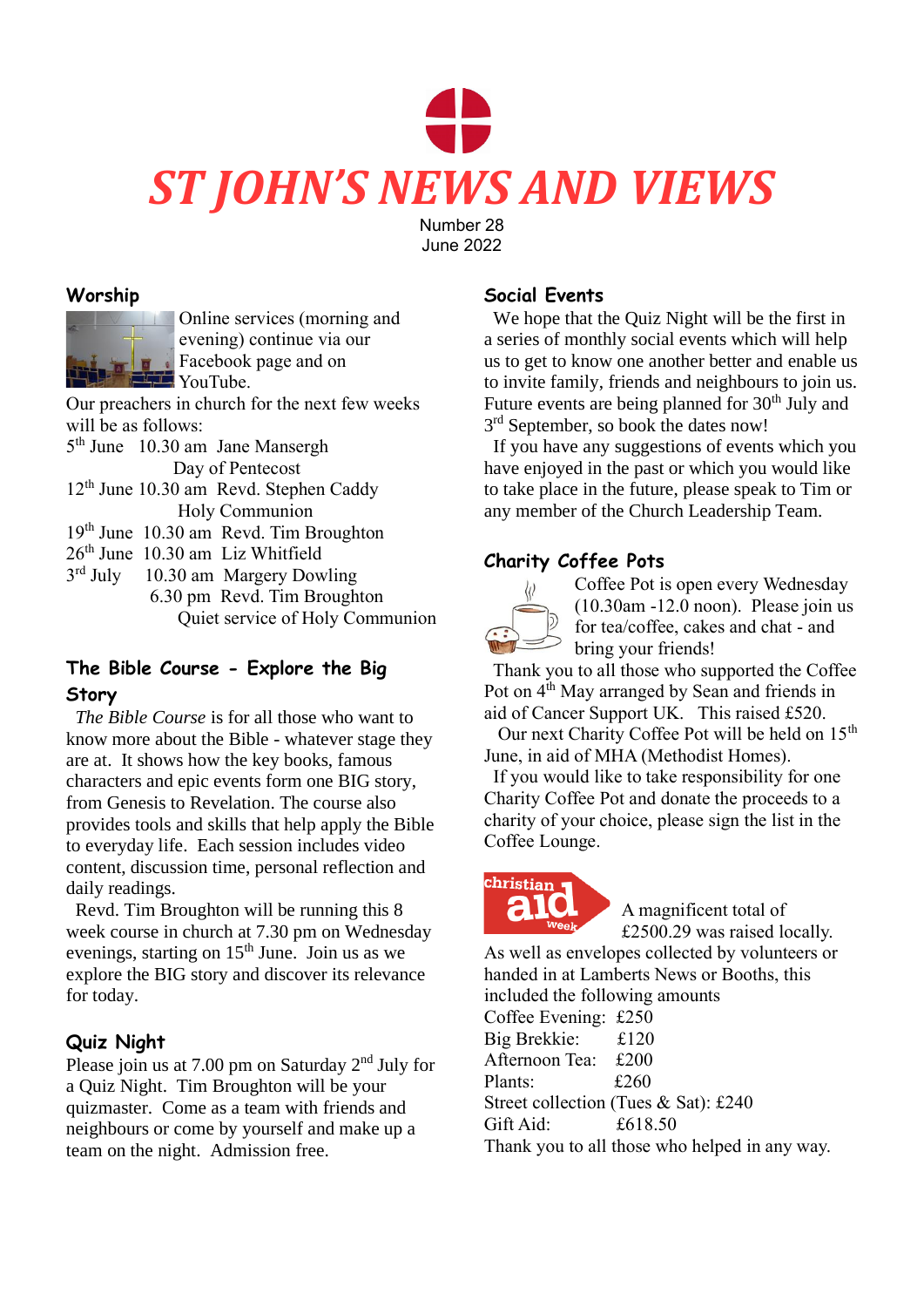#### **Queen's Platinum Jubilee**

 We would like to thank all those who have been involved in arranging our Showcase, Pie and Peas Lunch and Afternoon Tea.



As we celebrate the Jubilee, we have been sent this picture of Roger Marshall (Anne's son), who prepared a meal for the Queen and Prince Philip in 1995.

Apparently she cleaned the plate!

#### **Coronation Day June 2nd 1953**

 I spent an idyllic childhood living in the village of Airton near Malham. My family had all come together and bought the Manor Hotel so that we could look after grandad Mitchell. It is no longer a hotel facing the village green. But I remember it as an old big house, good for playing hide and seek, but always busy doing afternoon teas, ham/egg suppers and looking after residents. June 2<sup>nd</sup> 1953 was a different day. It was Coronation Day, and I was 9 years old. Mum had planted red peonies, White alyssum and blue lobelia in the wall baskets by the front door and gate. Everyone around the green had bunting up. I had red, white and blue ribbons in my hair bunches and round my socks. I remember feeling rather special.

 Do you remember the Waterfalls, the travel agents on Sheep Street, Skipton? They lived in the Quaker meeting house and were the only people in the village with a TV. A 12" TV, black and white. The whole village was invited to watch the ceremony and the whole village did!! How we all got into their front room I don't know. Afterwards the old wooden trestle tables had been borrowed from chapel for the tea. Everyone brought something. A lovely meal I'm sure, but the thing that sticks in my mind was not the jelly and ice cream but the pottery. There weren't enough paper plates for everyone. Mrs Waterfall got out her Indian Tree pots that she kept for best. I was given the tea plate from the top of the pile, and it was covered in thick dust. I was so embarrassed about it that I ate the dust with every mouthful of cake so no-one

would see it. Happy days! The dust hasn't done me any harm. All the children had been given a Coronation cup, saucer and plate at school. I wasn't allowed to use mine. They were put up on the pot shelf around the dining room where all the best pottery went. We children had tied red, white and blue balloons on our bike handlebars and rode around the village green and I seem to remember cardboard crowns, cut out and coloured at school ready to wear on that day. A happy, happy day. Long live our Queen!!!

#### *Lesley Emsley*

#### *Dear God,*

*This week I have been considering the lilies, not to mention the roses, clematis and verbascum – after all it is currently Chelsea Flower Show. I'm incredibly pleased to discover that foxgloves are a 2022 garden "must have". Admittedly mine aren't harmonised colours strategically placed to add architectural interest, being mainly purples and white and springing up wherever they happen to have fallen. Fortunately, another trend at Chelsea this year is to "re-wild" by allowing a space for nature, encouraging wild plants to grow unfettered to create a naturalistic retreat. Clearly, I'm way ahead of the trend! Having spent Spring enjoying the blossoms on the trees in our new garden, we went away for a week, returning to a garden which had happily "re-wilded" itself into a jungle of weeds! Which isn't to say it isn't very pretty; with its drifts of dandelion clocks, pockets of colour from the wild chives and buttercups and delicate pastel aquilegia it has a rustic charm. However, the sticky-grass clinging to everything and the beds of nettles have rather less appeal. The experience has however made me look at things anew: we'll be turning over an area to wild meadow flowers and the aquilegia and foxgloves are definitely staying. I'm not yet sure about the thistles…* 

 *A weed is only a weed when growing somewhere unintended and I know from experience that it is the unintentional encounters and unexpected opportunities which bring the greatest richness to life. Regardless of Solomon's glory, I'm not persuaded by the idea of being clothed like a lily, as I don't feel I have either the figure or the confidence to flaunt myself arrayed only in a few strategically arranged petals - the climate is certainly not conducive to such behaviour!*

*Yours practically clad Old Lil Nongle*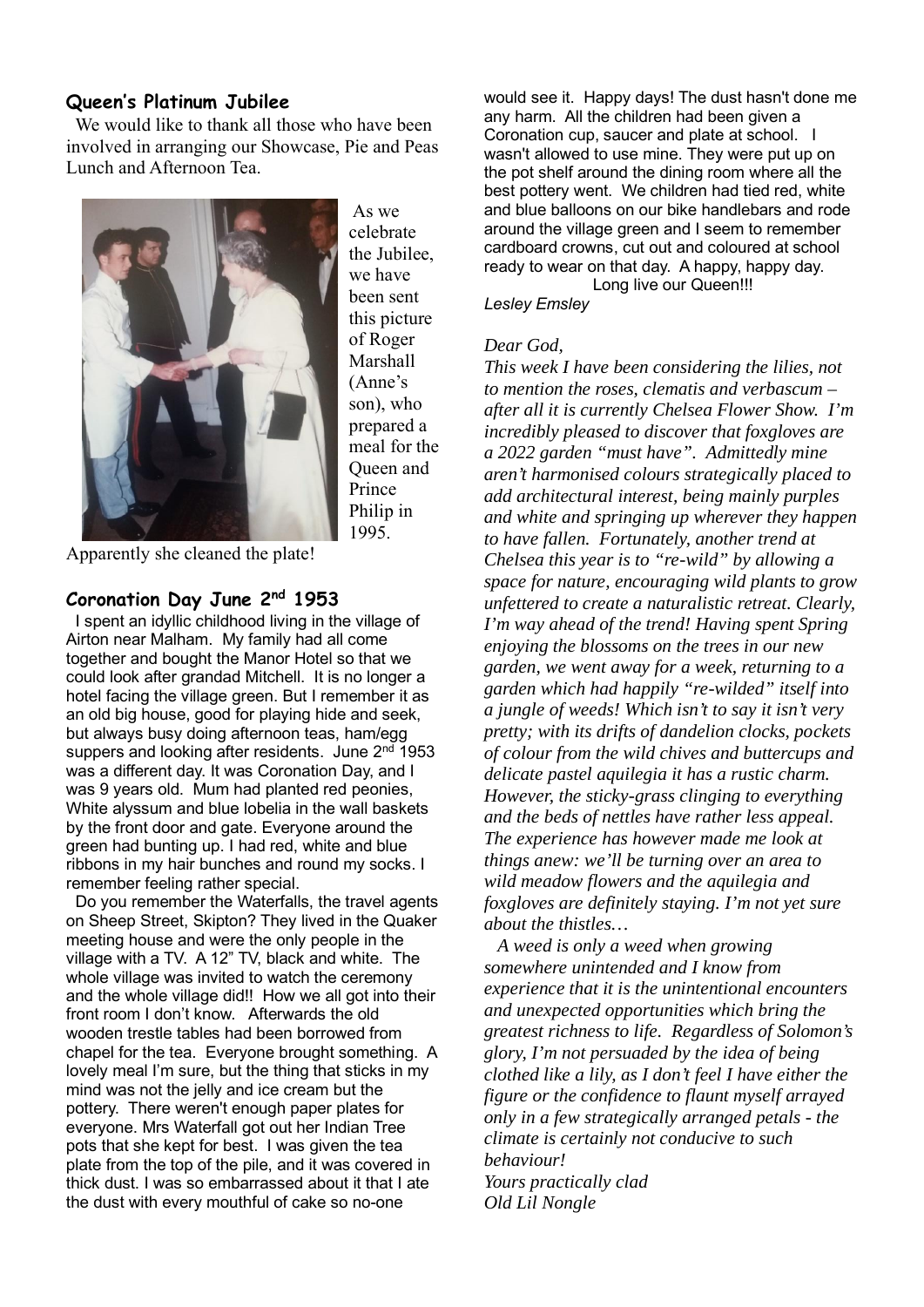

Since the last newsletter we have been busy out and about, at Church and across North Yorkshire.

 Christine Taylor, Kath Mason, Tim and Pam Broughton, Robin Corbett's son and Judith Allinson went on a visit to Allerton Waste Recovery Park near Knaresborough on 12<sup>th</sup> May and were shown around by Emile Knight (Community and Communications Manager).



 The household waste from our green bins is taken to Skipton, then to Allerton. Here more material is extracted for recycling and the remainder is

incinerated. Recyclable material sent here fetches a much lower price than the material we send direct



to recycling. We had a talk by a lady called Emily which taught us a lot about recycling, how the machinery works, and many useful facts e.g. If you put waste in a black plastic bag, make sure it is not greater than 40cm diameter as the recycling machinery ignores larger bags and they go straight into the incinerator without recyclable

material being extracted.

 We were led on a tour of the recycling place and saw the machinery, but due to a shut down the previous day it was still switched off, so we did not see the parts moving. It was still impressive and interesting.

 Over the past four weeks Steve, our caretaker, has been a very busy bee building wooden garden furniture and planters for our Eco Garden at the rear of St John's Church. To help our Garden grow and make it joyful to sit in, we launched our Garden Pledge scheme. You can make a pledge to donate a range of items to make our garden come to life e.g. donating cash to pay for wood. We have just had a delivery of wood which cost £120. We have had a donation of garden soil as filler for our planters, but we will need compost to make a garden grow. You can make a promise to provide hand garden tools, water butt, watering cans, hardy plants, standard trees, bird boxes…. the list is endless. If you are unsure what you can do, please speak with Anne Martin, Kath Mason or Jill Tiernan.

 We were invited to visit Settle Primary School assembly and received an amazing welcome. They are going to help in creating a name for our garden, creating eco art which will be recreated on the side of the garage by Chris Taylor and finally design and help build a monster bug hotel. Groups who use our church, such as the Weavers and Spinners, are going to create some yarn art and Dementia Forward Relaxed Café have planted flower and vegetable seeds in pots. You will see these on the windowsills in the hall and back meeting room.

 Take a look at the notice board in the Church Hall to find out more and support us in any way you can.

Our three Eco tips for June are:

*What is Ecology?*

Want to know more about being Eco Aware? Educating yourself further is one of the best things you can do, building your knowledge of the history of environmental challenges, struggles and solutions around the world. Listen to others e.g. younger people, families: what does this mean to them and the world they live in? *Travel by train Instead of using air travel* Staying grounded will look different for different people. Why not sit back and relax and travel by train? Purchase a rail card which usually costs £30 per year and reduces rail travel by one third each time you travel. So, help your blood pressure, improve your well-being and let the train take the strain.

*Eat locally grown vegetables and fruit* or, if you can, grow your own for both flavour and reducing your carbon footprint. In a small way Dementia Forward are growing vegetables from seeds: watch them grow on the windowsills in the Hall.

*Judith Allinson and Jill Tiernan*

## **The 23rd Psalm (adapted)**

Lord, you are my constant companion. There is no need that you cannot fulfil.

Whether your course for me points to the mountaintops of glorious ecstasy or to the valleys of human suffering, you are by my side; you are ever present with me.

You are close beside me when I tread the dark streets of danger.

Even when I flirt with death itself, you will not leave me.

When the pain is severe, you are near to comfort me.

When the burden is heavy, you are there to lean upon.

When depression darkens my soul, you will touch me with eternal joy.

When I feel empty and alone, you fill the aching vacuum with your power.

My security is in your promise to be near me always, and in the knowledge that you will never let me go.